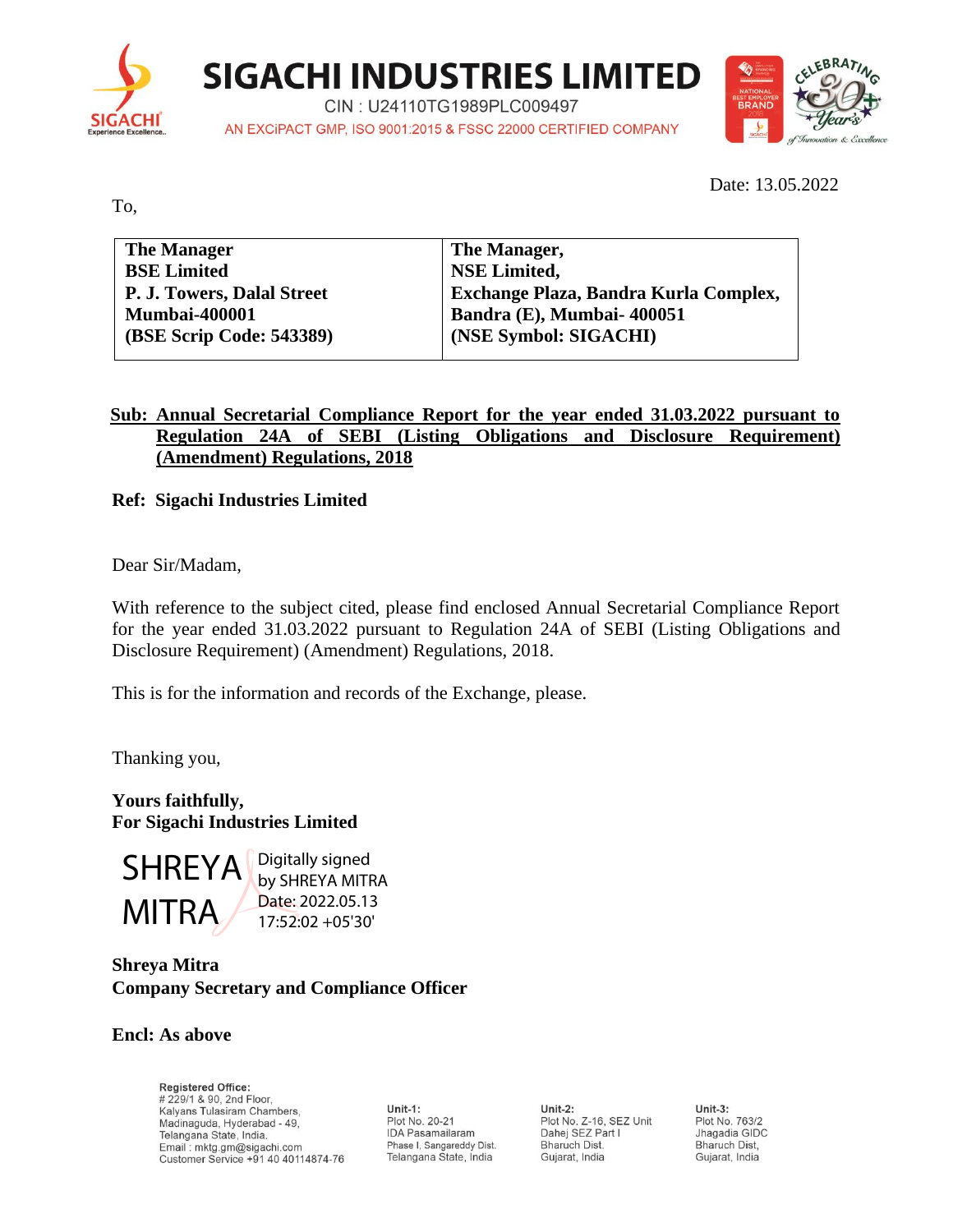# **AAKANKSHA** PRACTICING COMPANY SECRETARY

H. No. 11-1-439/301 3rd Floor, Baba Residency, Sitaphalmandi Secunderabad - 500061 Ph. 9989234382 e-mail-aakanksha.shuklacs@gmail.com

# SECRETARIAL COMPLIANCE REPORT OF SIGACHI INDUSTRIES LIMITED FOR THE YEAR ENDED 31.03.2022

I, Aakanksha, Practicing Company Secretary have examined:

- All the documents and records made available to me and explanation provided by  $(a)$ Sigachi Industries Limited ("the listed entity"),
- The filings / submissions made by the listed entity to the stock exchanges,  $(b)$
- Website of the listed entity.  $(c)$
- Any other document/ filing, as may be relevant, which has been relied upon to make this  $(c)$ certification,

For the year ended 31<sup>st</sup> March, 2022 ("Review Period") in respect of compliance with the provisions of:

- The Securities and Exchange Board of India Act, 1992 ("SEBI Act") and the  $(a)$ Regulations, circulars, guidelines issued there under; and
- The Securities Contracts (Regulation) Act, 1956 ("SCRA"), rules made there under and  $(b)$ the Regulations, circulars, guidelines issued there under by the Securities and Exchange Board of India ("SEBI");

The specific Regulations, whose provisions and the circulars/ guidelines issued there under, have been examined, include: -

- Securities and Exchange Board of India (Listing Obligations and Disclosure  $(a)$ Requirements) Regulations, 2015;
- Securities and Exchange Board of India (Issue of Capital and Disclosure Requirements)  $(b)$ Regulations, 2018; The Company has filed Draft Red herring Prospectus and Red herring Prospectus and final Prospectus for issue of 76,95,000 Equity shares with BSE Limited, National Stock Exchange of India Limited, Securities Exchange and Board of India and the Registrar of Companies and was listed on both the Exchanges with effect from 15.11.2021. Further, the minimum contribution of the Promoter's shares and the entire pre issue paid up capital held by other than promoters are locked in accordance with Regulation 16 and 17 of SEBI (Issue of Capital and Disclosure Requirements) Regulations, 2018. AN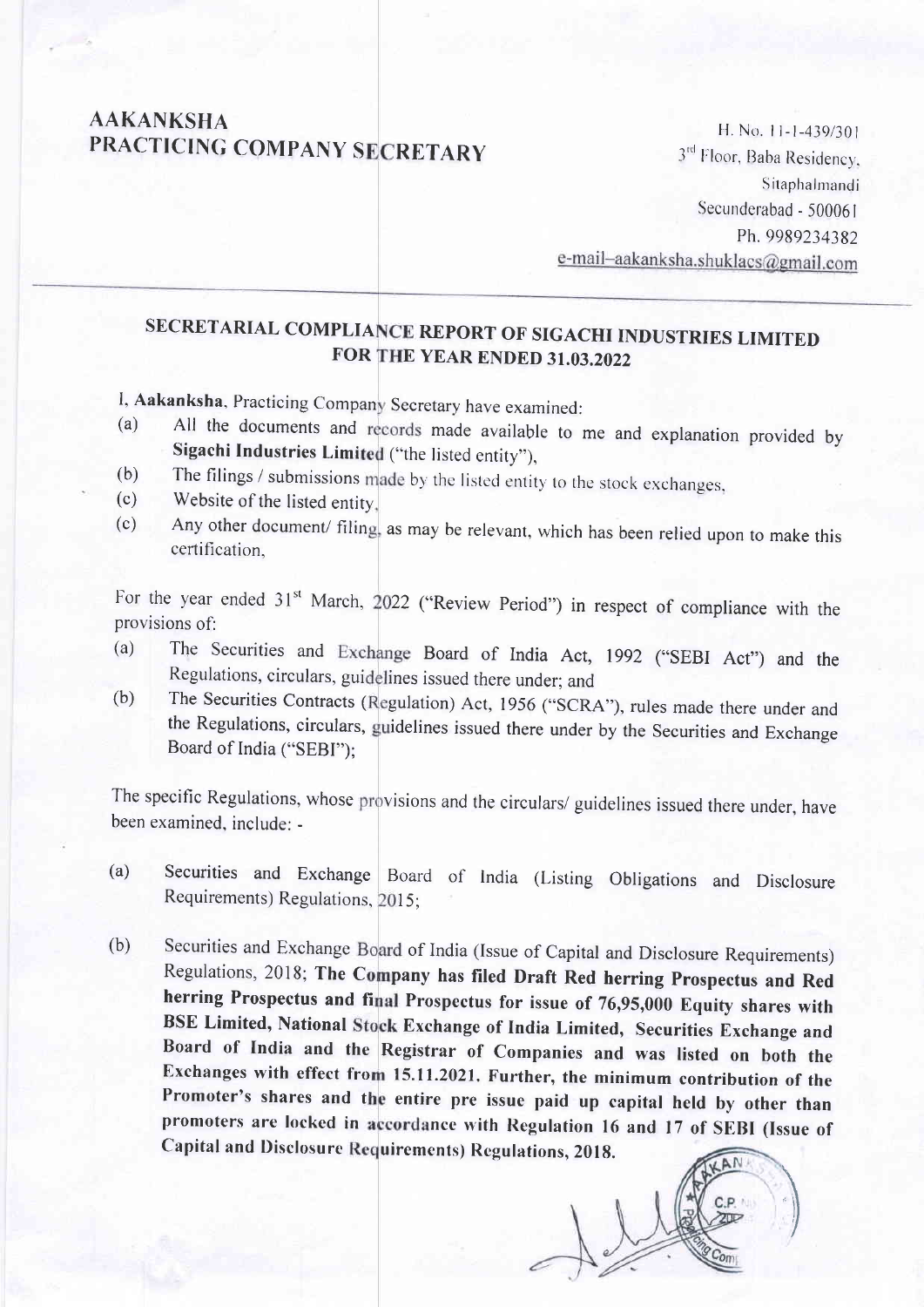- (c) Securities and Exchange Board of India (Substantial Acquisition of Shares and Takeovers) Regulations, 2011; Not Applicable
- (d) Securities and Exchange Board of India (Buyback of Securities) Regulations, 2018; Not Applicable
- (e) Securities and Exchange Board of India (Share Based Employee Benefits and Sweat Equity) Regulations, 2021; Not Applicable
- $(f)$ Securities and Exchange Board of India (Issue and Listing of Debt Securities) Regulations, 2019; Not Applicable
- (e) Securities and Exchange Board of India (lssue and Listing of Non-Convertible and Redeemable Preference Shares) Regulations, 2013; Not Applicable
- (h) Securities and Exchange Board of India (Prohibition of Insider Trading) Regulations. 2015; and circulars/ guidelines issued there under;
- (i) Securities and Exchange Board of India (Delisting of Equity Shares) Regulations, 2021 Not Applicable
- $(i)$ The Securities and Exchange Board of India (Depositaries and Participants) Regulations 2018 to the extent applicable.
- CIR/CFD/CMD1/114/2019 (Resignation of statutory auditors from listed entities and their material subsidiaries) - Not Applicable, since during the period under review there was no resignation of Statutory Auditor. (k)
- (I) SEBI circular HO/DDHS/CIR/P/2018/144dated November 26, 2018 disclosure of large Corporate; Not Applicable as the Company was listed on 15.11.2021 and is not a large corporate.

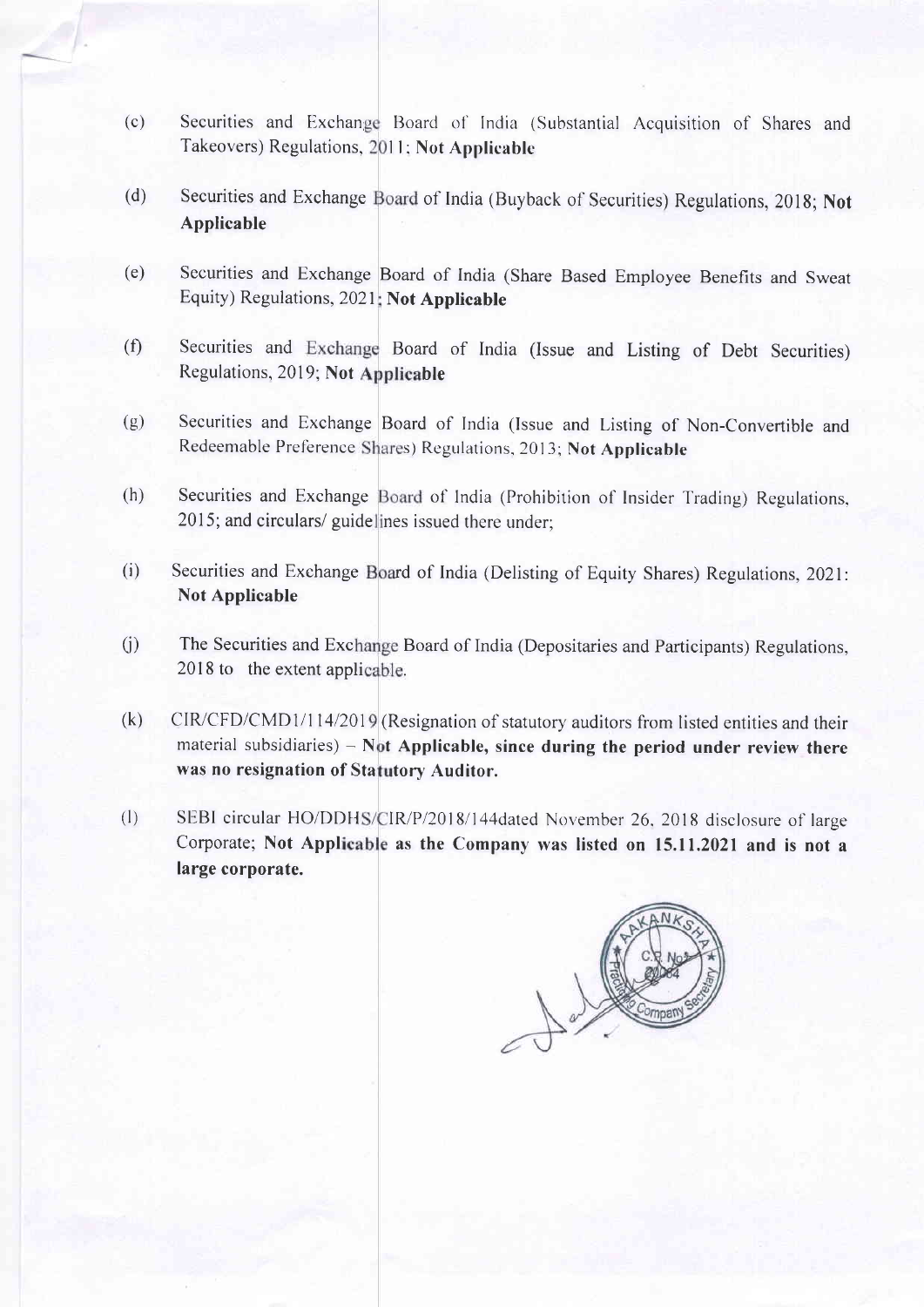And based on the above examina I hereby report that, during the Review Period:

(a) The listed entity has complied with the provisions of the above Regulations and circulars/ guidelines issued there under where  $\frac{1}{2}$ . circulars/ guidelines <sup>i</sup> specified below:<br>specified below:

| SI.            | Compliance requirement                                                                                                                                                                                                                                                                                 | <b>Deviations</b>                                                                                                                        | <b>Observations/Remarks</b>                                                                                                                                                                                                            |
|----------------|--------------------------------------------------------------------------------------------------------------------------------------------------------------------------------------------------------------------------------------------------------------------------------------------------------|------------------------------------------------------------------------------------------------------------------------------------------|----------------------------------------------------------------------------------------------------------------------------------------------------------------------------------------------------------------------------------------|
| N <sub>0</sub> | (Regulations/circulars/guidelines                                                                                                                                                                                                                                                                      |                                                                                                                                          | of the Practicing                                                                                                                                                                                                                      |
| 1.             | including specific clause)                                                                                                                                                                                                                                                                             |                                                                                                                                          | Company secretary                                                                                                                                                                                                                      |
|                | As per Regulation $17(1)(A)$ of SEBI<br>LODR(Regulations) 2015; No listed<br>entity shall appoint a person or<br>continue the directorship of any<br>person as a non-executive director<br>who has attained the age of seventy-<br>five years unless a special resolution<br>is passed to that effect. | For<br>the<br>appointment of Mr.<br>Swami Das Nigam<br>aged 80 years, the<br>Company did not<br>pass the required<br>Special Resolution. | The Shareholders in the<br>Extra Ordinary General<br>Meeting<br>held<br>on<br>04.04.2022 has passed<br>the Special Resolution<br>for continuation of Mr.<br>Swami Das Nigam to<br>serve as Non - Executive<br>Director of the Company. |

The listed entity has maintained proper records under the provisions of the above Regulations and circulars / Fic fisted entity has maintained proper records under the provisions of the above<br>Regulations and circulars / guidelines issued wherever applicable, there under in so far as<br>it appears from our examination of those records (b)

The following are the actio material subsidiaries either The following are the actions taken against the listed entity/ its promoters/ directors/<br>material subsidiaries either by SEBI or by Stock Exchanges (including under the<br>Standard Operating Procedures issued by SEDI 4 aforesaid Acts / Regulations and circulars/ guidelines issued there under: directors/ issued by SEBI through various circulars) under the (c)

| <b>SI</b><br>٠<br>N<br>$\bf{0}$<br>1. | <b>Action</b><br>taken<br>by<br><b>BSE</b><br>Limited                  | <b>Details of Violation</b>                                                                                                                                                                                         | Details of action<br>warning letter,<br>debarment, etc.                                                                         | Observations/ remarks of<br>taken E.g., fines,   the Practicing Company<br>secretary, if any.                                                                             |
|---------------------------------------|------------------------------------------------------------------------|---------------------------------------------------------------------------------------------------------------------------------------------------------------------------------------------------------------------|---------------------------------------------------------------------------------------------------------------------------------|---------------------------------------------------------------------------------------------------------------------------------------------------------------------------|
|                                       | and<br>National<br>Stock<br>Exchange<br><sub>of</sub><br>India Limited | Regulation 17(1A)<br>Non-compliance with<br>the requirements<br>pertaining to<br>appointment<br><sub>or</sub><br>continuation of Non-<br>executive director<br>who has attained the<br>age of seventy-five<br>years | Fine<br>$\sigma$<br>Rs.<br>$1,10,920/$ -<br>(including GST)<br>was<br>levied<br>by<br><b>BSE</b><br>and NSE<br>upto 31.12.2021. | The Company has passed<br>the Special Resolution in<br>the Extra Ordinary General<br>Meeting held on 04.04.2022<br>and also paid the fine for the<br>same to BSE and NSE. |